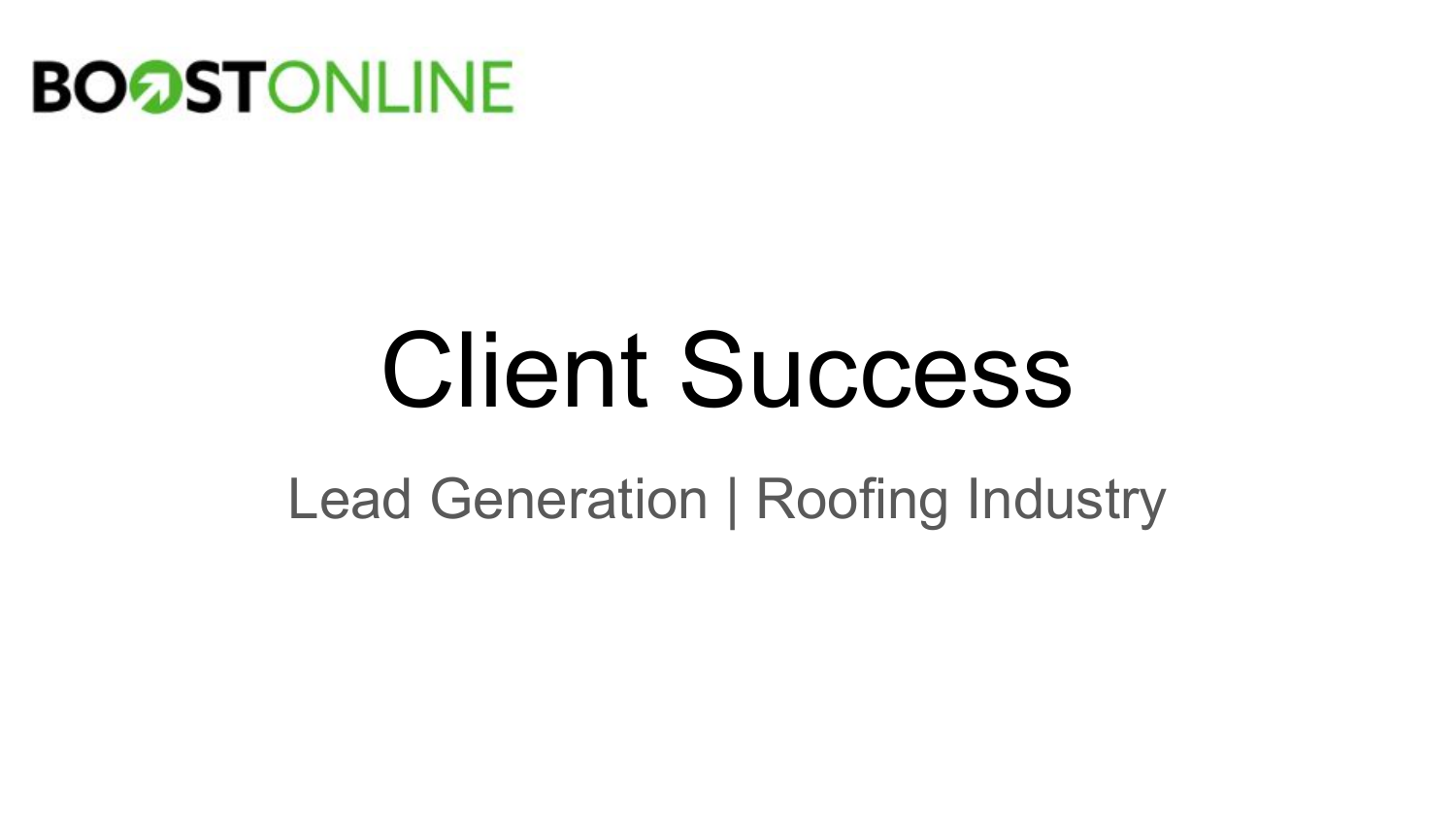## **BOOSTONLINE**



#### Challenge:

Generate a stable volume of leads from a new PPC account.

#### Client: PW Roofing

PW Roofing specialise in providing high quality roofing installations for: residential, commercial and industrial clients.

#### Account Highlights

**1/ PPC can generate high quality leads from launch 2/ Client feedback can help us to generate the leads you want.**

#### Strategy

**Brief:** Launch a PPC campaign to generate: calls and requests to quote.

#### Google Ads Search Campaigns

Use BoostOnline UK's industry experience and best practises to launch a new campaign to generate leads at a profitable cost per lead.

#### **30/60/90 Plan:**

Identifying profitable jobs and locations for PW Roofing allowed us to generate **high quality leads** for the jobs requested.

- Phase 1: Create PPC campaigns targeting the identified locations.
- Phase 2: Optimise bids and ad copies to increase lead volume.
- Phase 3: Report back to PW Roofing and optimise the account based on their feedback.

#### **Results:**

Our PPC campaign is able to **generate daily leads** in the locations targeted.

#### Lead Generation | PW Roofing | Google Ads PPC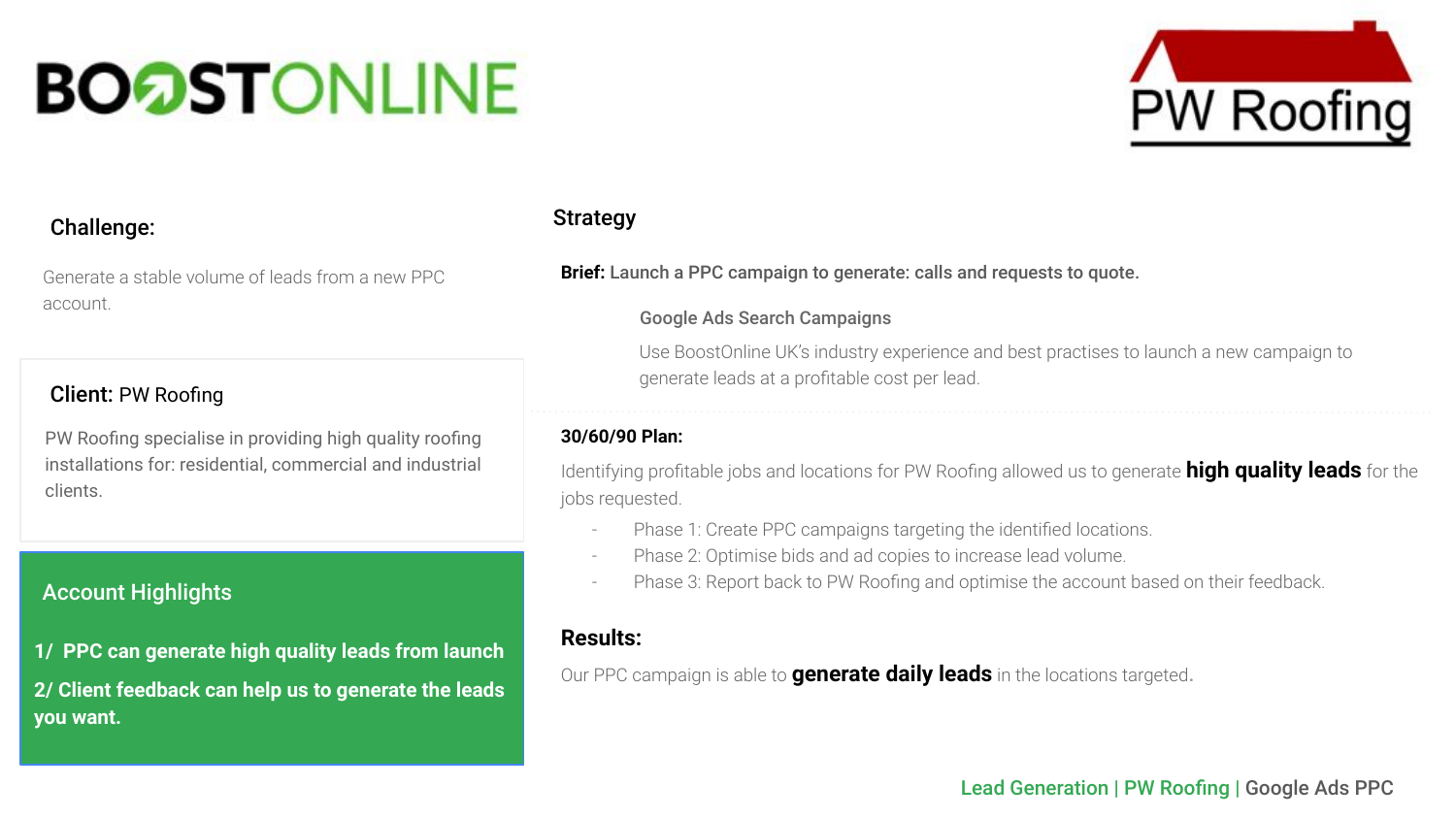### **BOOSTONLINE**

### A.Goodwill M **ROOFING & BUILDING MAINTENANCE**

Working on Recommendation, Gained through Reputation

#### Challenge

Generate local and national leads for roofing quotes.

#### Client: A.Goodwill Roofing

Proud to be a Which? Trusted Trader with over 30 years roofing experience, Goodwill Roofing are a roofing company servicing all areas.



#### Brief

Generate regular leads for roofing repair quotes across local and national markets.

#### **30/60/90 Plan:**

Using granular targeting and detailed instructions from the client we were able to build campaigns to maximise their return on ad spend. Introducing them to a larger national market.

#### Google Ads Search Campaigns

Use BoostOnline UK's industry experience and best practises to launch a new campaign to generate leads at a profitable cost per lead.

#### **Results:**

Our Google Ads campaign is able to **generate leads around the country.**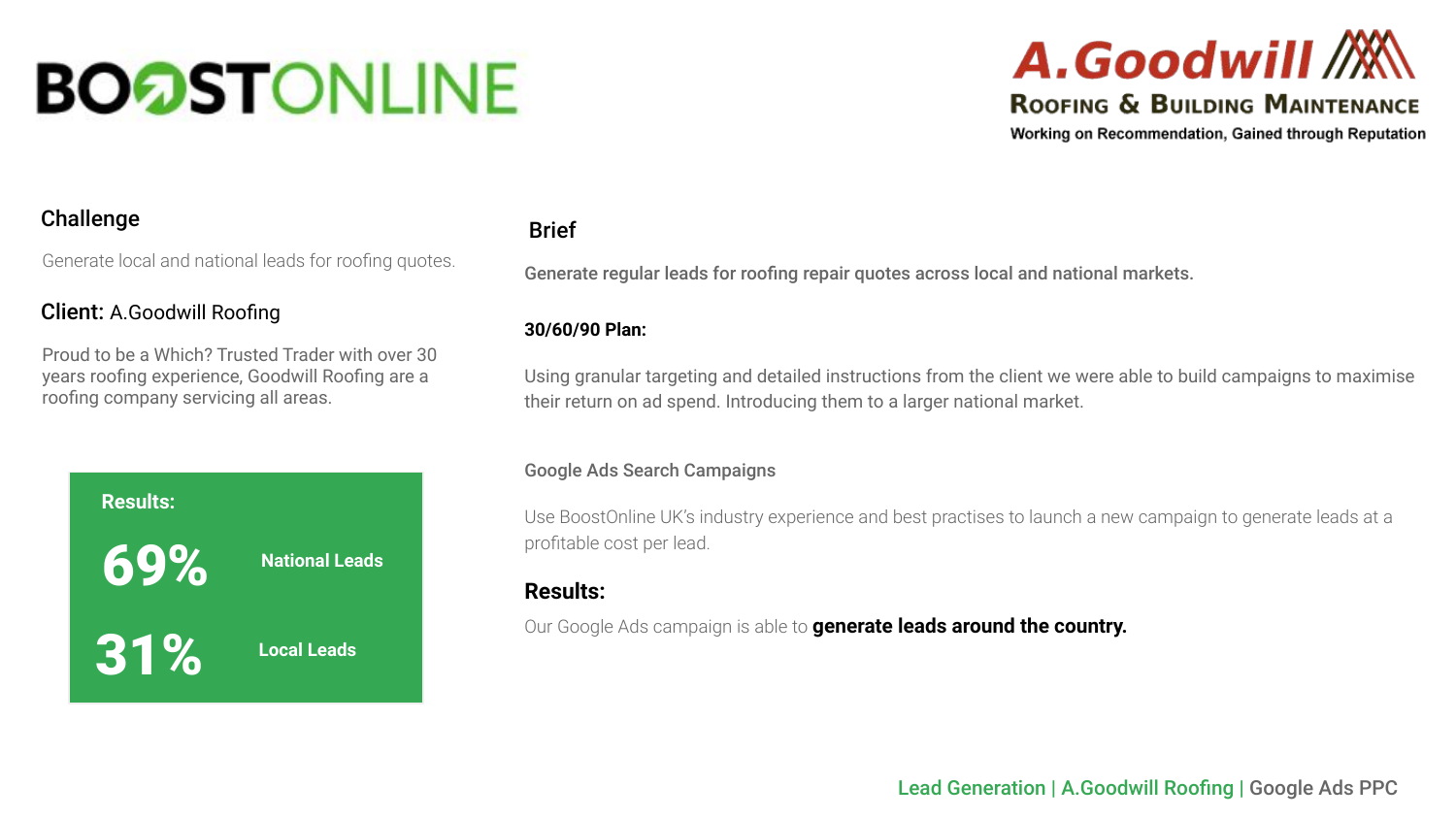## **BOOSTONLINE**



#### Challenge

Generate local roofing leads in specific locations

#### Client: WeatherTIGHT Systems Ltd.

We are a family-owned business and we pride ourselves in all of our work. Our ten-year guarantee is second to none and we will always stand behind our work.

**Results:**

100%

**Leads are from the selected postcodes targeted.** 

#### Brief

Generate roofing leads within selected postcodes.

#### **30/60/90 Plan:**

Leverage Google Ads granular location targeting to generate leads from specific postcodes and towns.

#### Google Ads Search Campaigns

Use BoostOnline UK's industry experience and best practises to launch a new campaign to generate leads at a profitable cost per lead.

#### **Results:**

Our Google Ads campaign is able to **generate leads from specific postal codes.**